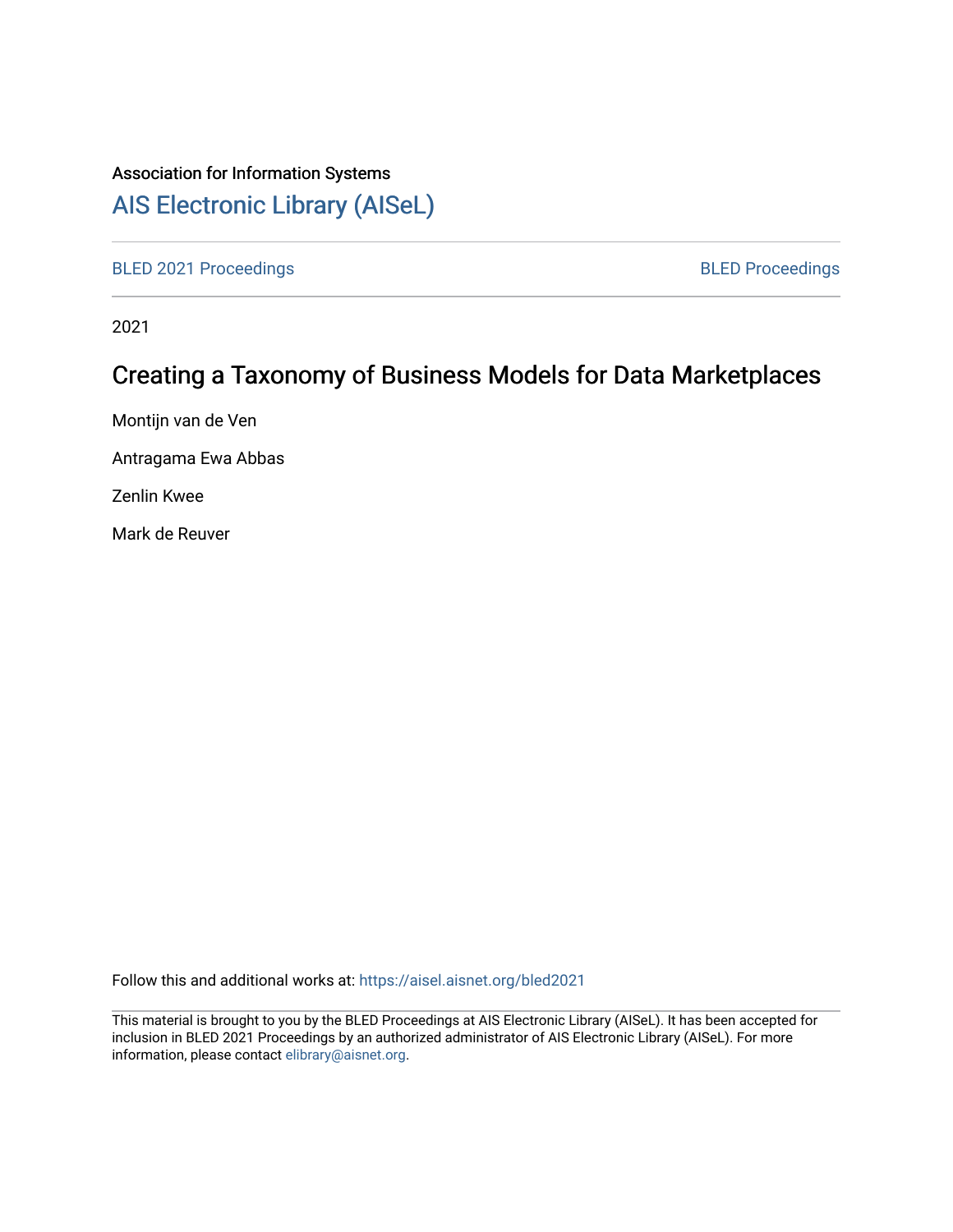## **CREATING A TAXONOMY OF BUSINESS MODELS FOR DATA MARKETPLACES**

## MONTIJN VAN DE VEN,<sup>1</sup> ANTRAGAMA EWA ABBAS,<sup>2</sup> ZENLIN KWEE<sup>2</sup> & MARK DE REUVER<sup>2</sup>

<sup>1</sup>Eindhoven University of Technology, Department of Industrial Engineering and Innovation Sciences, The Netherlands; e-mail: m.r.v.d.ven@tue.nl <sup>2</sup>Delft University of Technology, Faculty of Technology, Policy and Management, The Netherlands; e-mail: a.e.abbas@tudelft.nl, z.roosenboom-kwee@tudelft.nl, g.a.dereuver@tudelft.nl

**Abstract** Data marketplaces can fulfil a key role in realizing the data economy by enabling the commercial trading of data between organizations. Although data marketplace research is a quickly evolving domain, there is a lack of understanding about data marketplace business models. As data marketplaces are vastly different, a taxonomy of data marketplace business models is developed in this study. A standard taxonomy development method is followed to develop the taxonomy. The final taxonomy comprises of 4 meta-dimensions, 17 business model dimensions and 59 business model characteristics. The taxonomy can be used to classify data marketplace business models and sheds light on how data marketplaces are a unique type of digital platforms. The results of this research provide a basis for theorizing in this rapidly evolving domain that is quickly becoming important.

#### **Keywords:**

data marketplace, business model, data trading, taxonomy, dimensions



DOI https://doi.org/10.18690/978-961-286-485-9.23 ISBN 978-961-286-485-9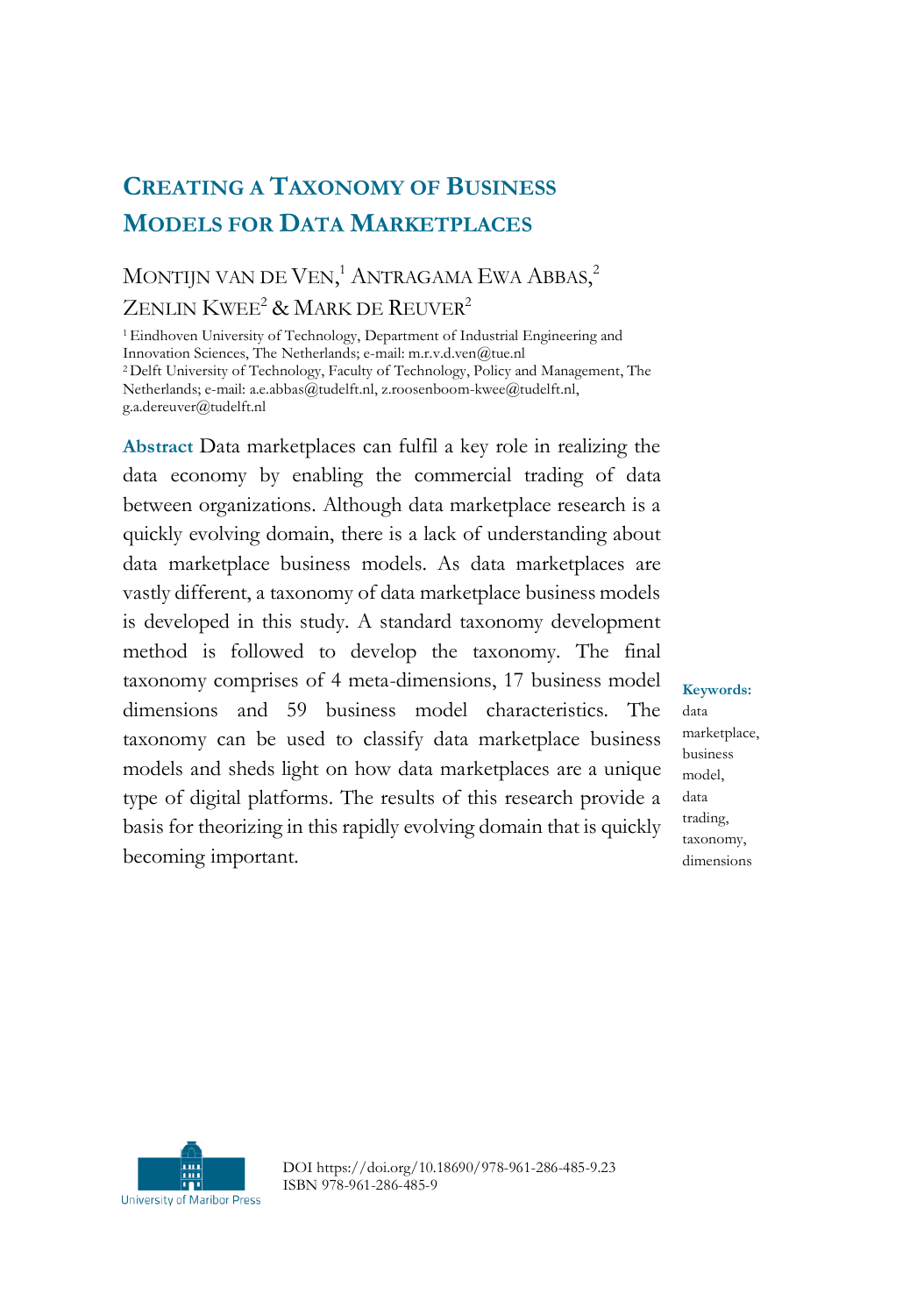## **1 Introduction**

As an organization may not always possess the required data to carry out or improve their processes and services, they may wish to purchase these data from other organizations. A data marketplace can enable data purchase by providing a digital platform through which individuals and organizations can exchange data (Stahl et al., 2016; Schomm et al., 2013). In contrast to most other platforms, where data is utilized to improve services or manage customer relationships, on data marketplaces data is actually the product itself (Spiekermann et al., 2018).

Despite the potential benefits of data marketplaces, in practice, very little data is shared or traded via these platforms (Koutroumpis et al., 2020). In general, little research has been conducted on data marketplaces (Thomas & Leiponen, 2016) and data marketplace business models in particular (Fruhwirth et al., 2020; Spiekermann, 2019). As a foundation for research on a novel and diverse phenomenon, a first step is developing a taxonomy, because it can be used to classify data marketplace business models (Lambert, 2015). Two taxonomies of data marketplace business models are currently available in the literature, i.e. those proposed by Fruhwirth et al. (2020) and Spiekermann (2019) respectively.

The existing taxonomies (Fruhwirth et al., 2020; Spiekermann, 2019), however, overlook two main areas which this study aims to address. Firstly, the two studies mostly focus on the classification of multilateral data marketplaces, while in practice data trading often happens via bilaterally negotiated contracts (Koutroumpis et al., 2017). Secondly, the studies view data marketplace business models from a single firm perspective. However, data marketplaces take part in a network of stakeholders involving data analysts, application vendors, algorithm developers, data providers, consultants, licensing entities, and platform providers (Muschalle et al., 2012; Thomas & Leiponen, 2016).

To address the above two under-researched areas, this study develops a taxonomy from a multi-stakeholder perspective on business models. We define a business model as the way a network of stakeholders creates and captures value (Bouwman et al., 2008). This multi-stakeholder perspective allows us to understand the business model for the data ecosystem as a whole. Moreover, we define a data marketplace as a digital system where data is traded as an economic good, that connects data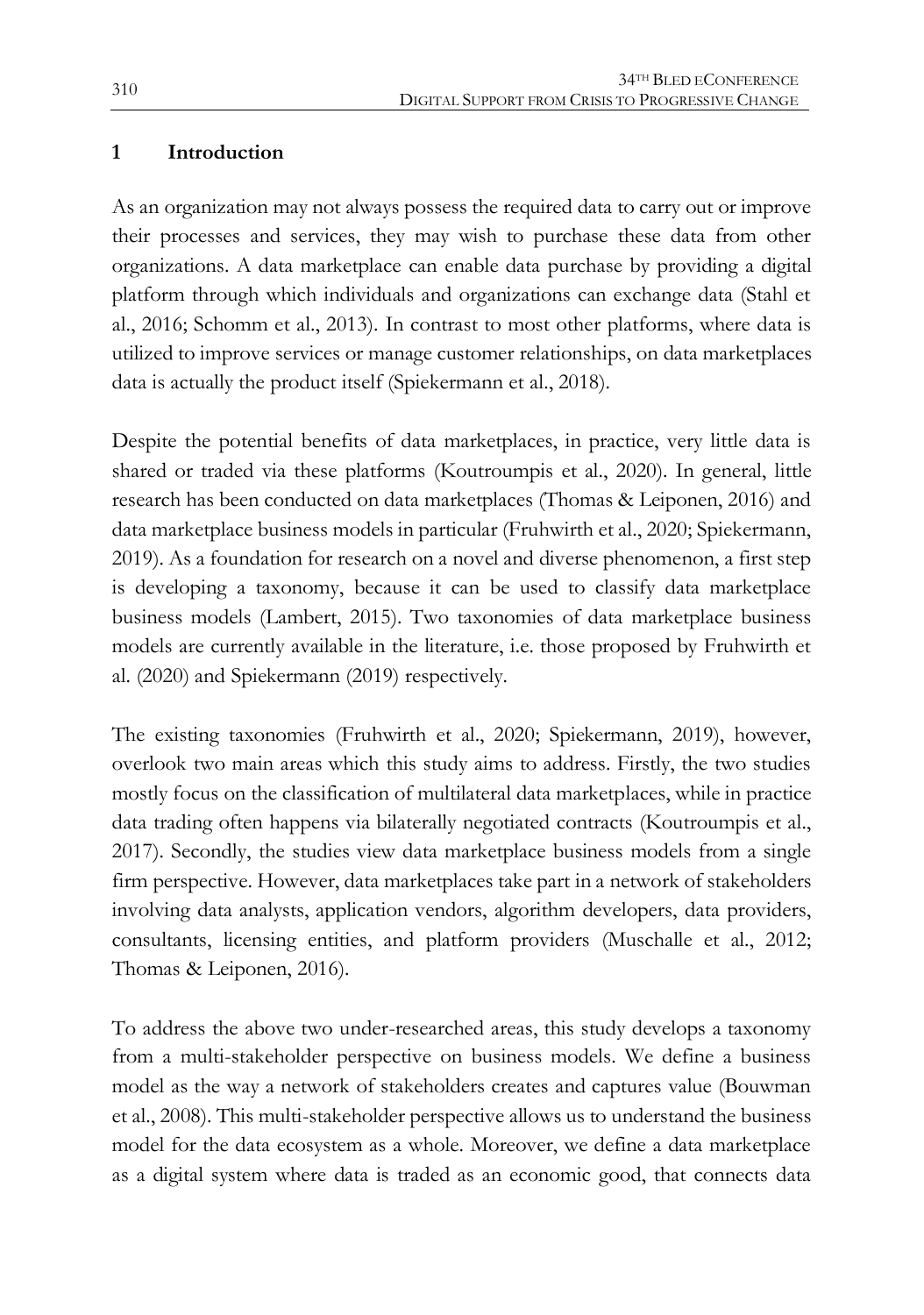buyers and data sellers, and facilitates data exchange and financial transactions (Koutroumpis et al., 2020; Stahl et al., 2016). In this way, the term data marketplace is broadly interpreted, to go beyond the already studied multilateral data marketplaces.

The remainder of this paper is structured as follows: in Section 2, the taxonomy development process is described. Subsequently, Section 3 presents the developed taxonomy on the basis of the identified business model dimensions. Lastly, Section 4 provides a conclusion of the research and discusses the scientific contribution, practical relevance and limitations of this study.

## **2 Taxonomy development process**

To develop the taxonomy, we follow the taxonomy development method by Nickerson et al (2013). Meta-characteristics of the taxonomy are defined first. Next, the thirteen ending conditions suggested by Nickerson et al. (2013) were employed. After that, multiple iterations are conducted to refine the taxonomy.

## **2.1 Meta-characteristics**

Meta-characteristics function as overarching characteristics of the object of interest (Nickerson et al., 2013). We use the four business model domains of the STOF ontology (i.e. Service, Technology, Organization and Finance domains as in Bouwman et al. (2008)) as the meta-characteristics of the taxonomy, as the STOF approach takes service as a unit of analysis and employs a multi-stakeholder perspective on business models (Bouwman et al., 2008). This perspective is wellsuited for data marketplaces because a network of business actors are involved in and around data marketplaces (Muschalle et al., 2012; Thomas & Leiponen, 2016).

## **2.2 Literature search**

We collected dimensions and characteristics from existing literature. A literature search was conducted to discover existing knowledge about the object of interest (Webster & Watson, 2002). Google Scholar was consulted to find relevant academic sources, using the search string "Data marketplaces" AND ("Business models" OR "Digital platform" OR "Digital marketplace" OR "Data trading" OR "Data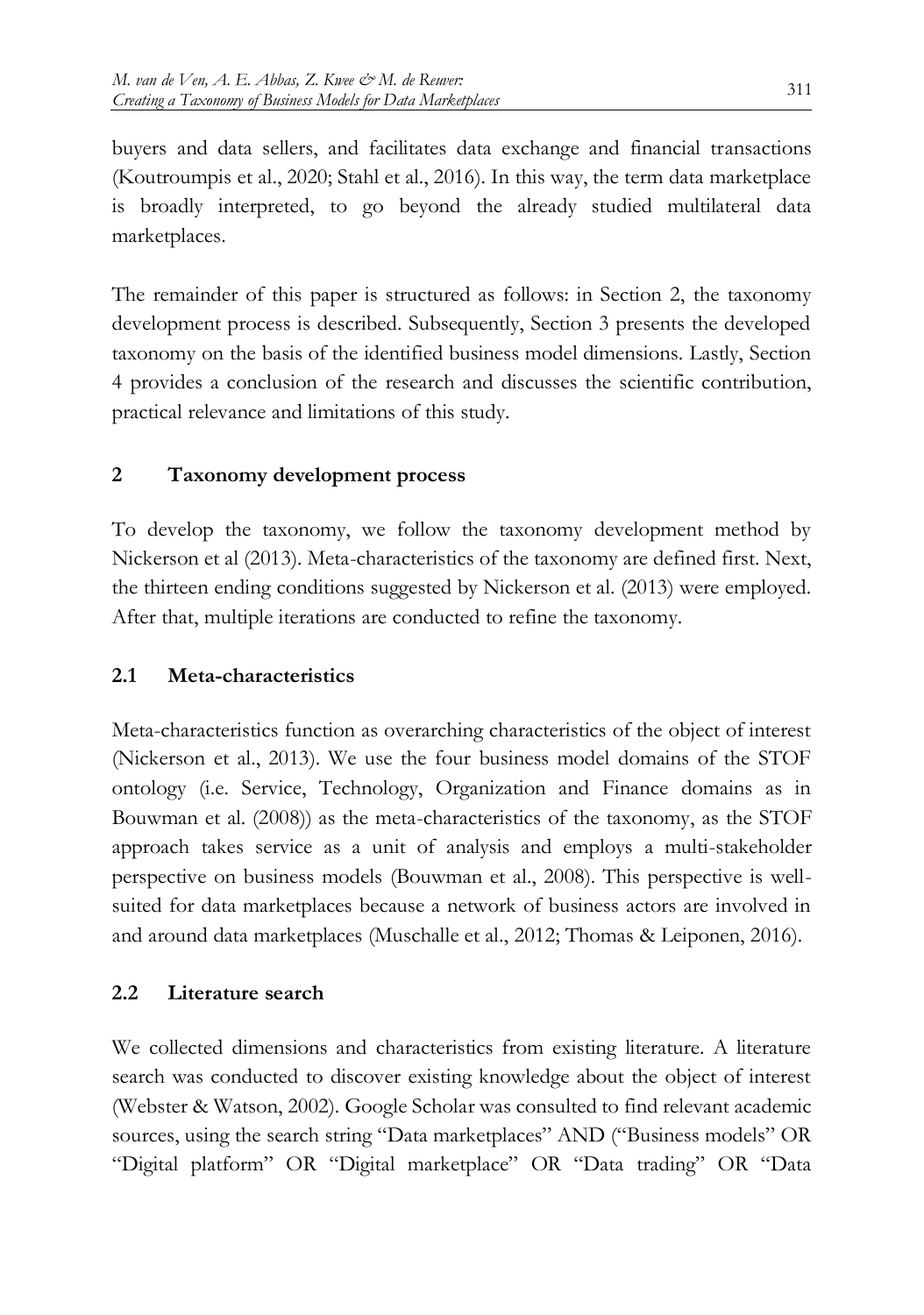economy"). This string resulted in a total of 359 articles. The articles were scanned based on their title, abstract and relevance, which resulted in a preliminary selection of 17 articles. After making this pre-selection of articles, the full text of the articles was read, which resulted in the exclusion of seven articles that did not explicitly discuss dimensions or characteristics of data marketplace business models. Based on cross-reference of the selected articles, we added four additional articles that presented topic-relevant business model taxonomies to the list. The literature review resulted in a final set of 14 articles as presented in Table 1.

| Author(s) (Year)               | Type                                         | <b>Citations</b><br>(dated 14<br>April<br>2020) |
|--------------------------------|----------------------------------------------|-------------------------------------------------|
| Schomm et al. (2013)           |                                              | 73                                              |
| Stahl et al. (2014a)           | Dimensions of data providers and data        | 14                                              |
| Stahl et al. (2014b)           | marketplaces                                 | 16                                              |
| Stahl et al. (2017)            |                                              | 12                                              |
| Stahl et al. (2016)            | Classification of electronic marketplaces    | 30                                              |
| Koutroumpis et al. (2017)      | Market designs for data marketplaces         | 19                                              |
| Muschalle et al. (2012)        |                                              | 74                                              |
| Fricker and Maksimov<br>(2017) | Pricing models for data marketplaces         | 8                                               |
| Spiekermann (2019)             | Taxonomy of data marketplace business models | 9                                               |
| Fruhwirth et al. (2020)        |                                              | $\mathbf{1}$                                    |
| Bock and Wiener (2017)         | Taxonomy of digital business models          | 22                                              |
| Täuscher (2016)                | Taxonomy of marketplace business models      | 6                                               |
| Täuscher and Laudien (2018)    |                                              | 153                                             |
| Hartmann et al. (2014)         | Taxonomy of data-driven business models      | 131                                             |

**Table 1: Overview of classifications relevant to data marketplace business models**

## **2.3 Selection of empirical cases**

To account for the practical relevance of the taxonomy, we conducted desk research between May and July 2020 to build a database of empirical cases of data marketplaces. Sixty-five websites of data marketplaces that were mentioned in existing studies of data marketplaces were included in the database (Carnelley et al.,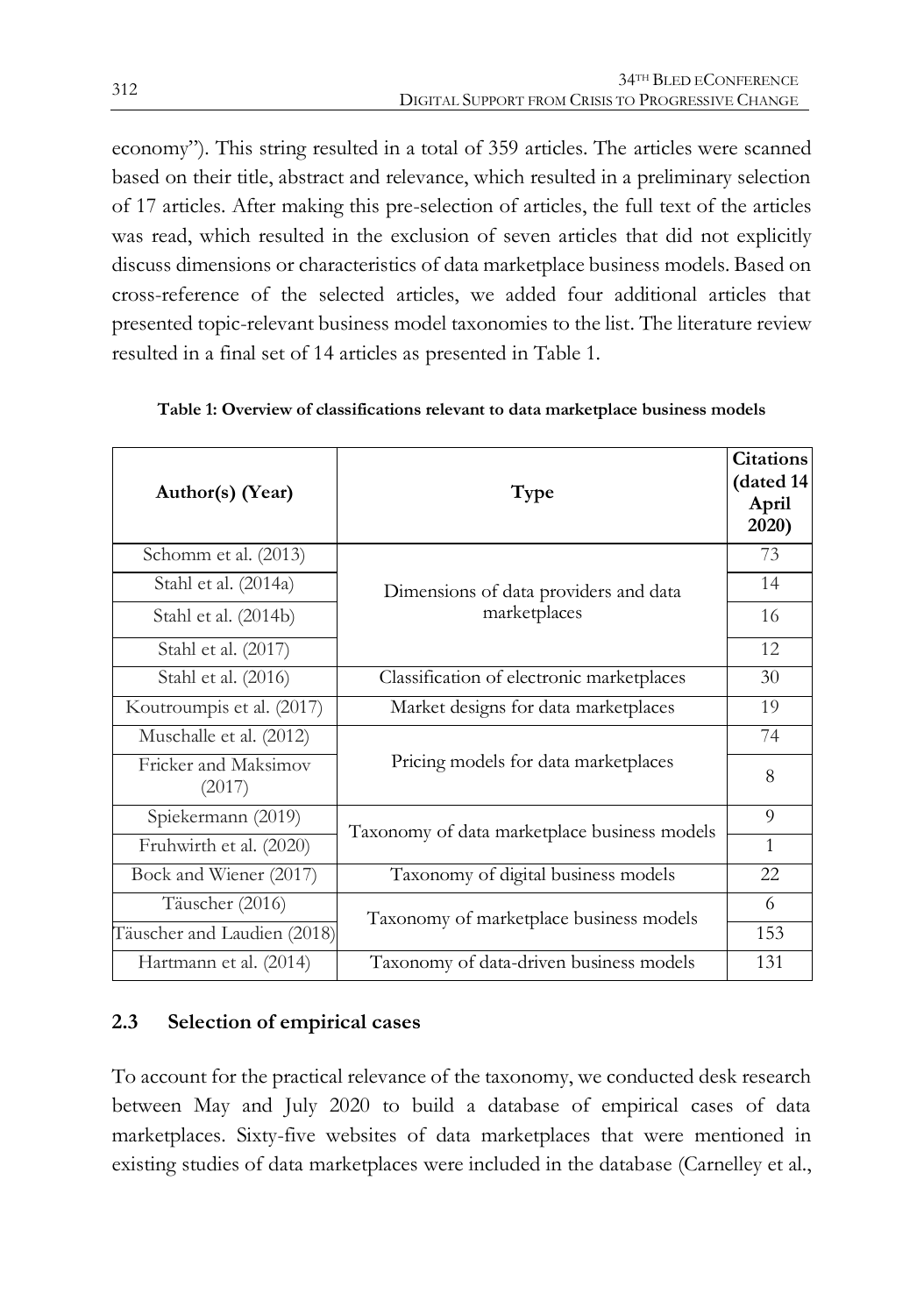2016; Koutroumpis et al., 2020, 2017; Prlja, 2019; Spiekermann, 2019; Stahl et al., 2016). The data discovery platform datarade.ai, a website that provides an overview of over 1,800 data providers and 200 data platforms, was consulted. In total, the search in the repository of datarade.ai resulted in the discovery of an additional set of 187 data marketplaces. To complement the database with cases that were not considered in the existing studies or part of the datarade.ai database, we used the search engine Google to further conduct a desk research. The keywords "data marketplace", "data market" and "data trading platform" were applied during the search. From this search, fifteen data marketplaces were added to the database.

Four criteria were applied to the companies that resulted from the desk research to ensure the relevance of the empirical cases. Firstly, data marketplaces that turned out to be shut down, after inspecting the website, were excluded from the database. Secondly, the companies that did not fit this study's definition of a data marketplace were excluded. This implied that data marketplaces that only provided open data, such as governmental organizations and NGOs, were excluded as these platforms adopt non-commercial business models (Carnelley et al., 2016). Thirdly, data marketplaces that did not have an English version of their website were excluded. Lastly, data marketplaces that were still in the construction phase were excluded. The application of these four criteria to the cases led to the exclusion of 89 cases. Therefore, the final database consisted of 178 cases of data marketplaces.

To analyse the business models of existing data marketplaces, a sample was taken from the database of cases. The empiricist philosophy of classification prescribes to build a taxonomy based on the consideration of many characteristics (Lambert, 2015). Therefore, the cases of data marketplaces in the database were first segmented into groups based on the similarity of their characteristics. The website of datarade.ai categorized data marketplaces based on the type of data traded on the platform. This variable was selected as the leading sampling variable to explore the variation between cases in the database. Based on the available information on datarade.ai and an inspection of the case's website, 138 cases could be labelled by type of data traded on the platform. The remaining 40 cases in the database were labelled based on the classification of the cases in the existing studies (Fruhwirth et al., 2020; Spiekermann, 2019) and through the manual inspection of the companies' website.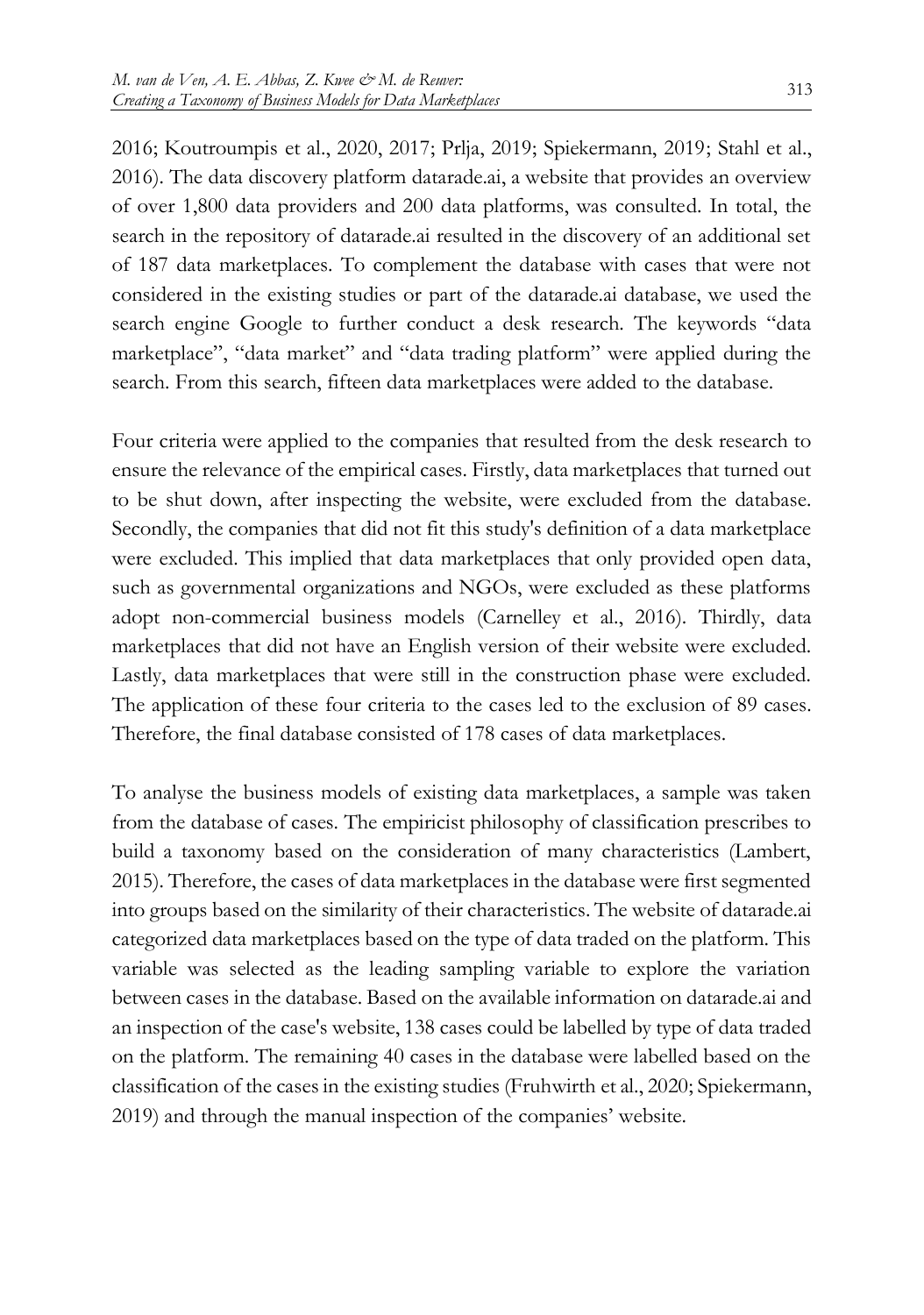The segmentation of data marketplaces by type of data traded on the platform reveals that some segments of data marketplaces in the database were overrepresented. This was especially the case for audience data marketplaces, that constituted over 60% of the cases (N=112). Audience data is combined data about a certain target group of customers, which is much sought after by marketeers. To compensate for the overrepresentation, instead of random sampling, a disproportionate stratified sample of N=40 cases was taken from the database (Daniels, 2011). The final sample of 40 data marketplaces consisted of ten data marketplaces on which any type of data is traded (25% of the sample), four financial and alternative data marketplaces (10%), nine audience data marketplaces (22.5%), six sensor and mobility data marketplaces (15%), four geo data marketplaces (10%) and seven health and personal data marketplaces (17.5%) (available here: https://doi.org/10.4121/14679564.v1).

## **2.4 Design iterations**

Our design phase started with a conceptual-to-empirical approach (Nickerson et al., 2013). In these design iterations, the concepts derived from the literature were compared to the sample of empirical cases. Information on the business models of the cases was collected from publicly available sources such as company websites and news articles. The discovered information fragments were coded using the dimensions and characteristics from the literature review as a guideline (See Table 2). After each case, newly identified characteristics were added to the dimensions of the taxonomy. After two conceptual-to-empirical design iterations, two empiricalto-conceptual iterations were conducted, which resulted in the addition of two dimensions to the taxonomy: *enterprise data marketplace* and *data processing and analytics tools*. After every design iteration, the ending conditions were checked. After two conceptual-to-empirical iterations and two empirical-to-conceptual iterations, both the objective and subjective ending conditions were met. Finally, to test the usefulness of the taxonomy, three mini-case studies were conducted on empirical cases of data marketplaces that were not part of the sample, i.e. Wibson, QueXopa and Advaneo respectively. The taxonomy was found to be useful, as the business models of the cases could be classified based on public information about the cases.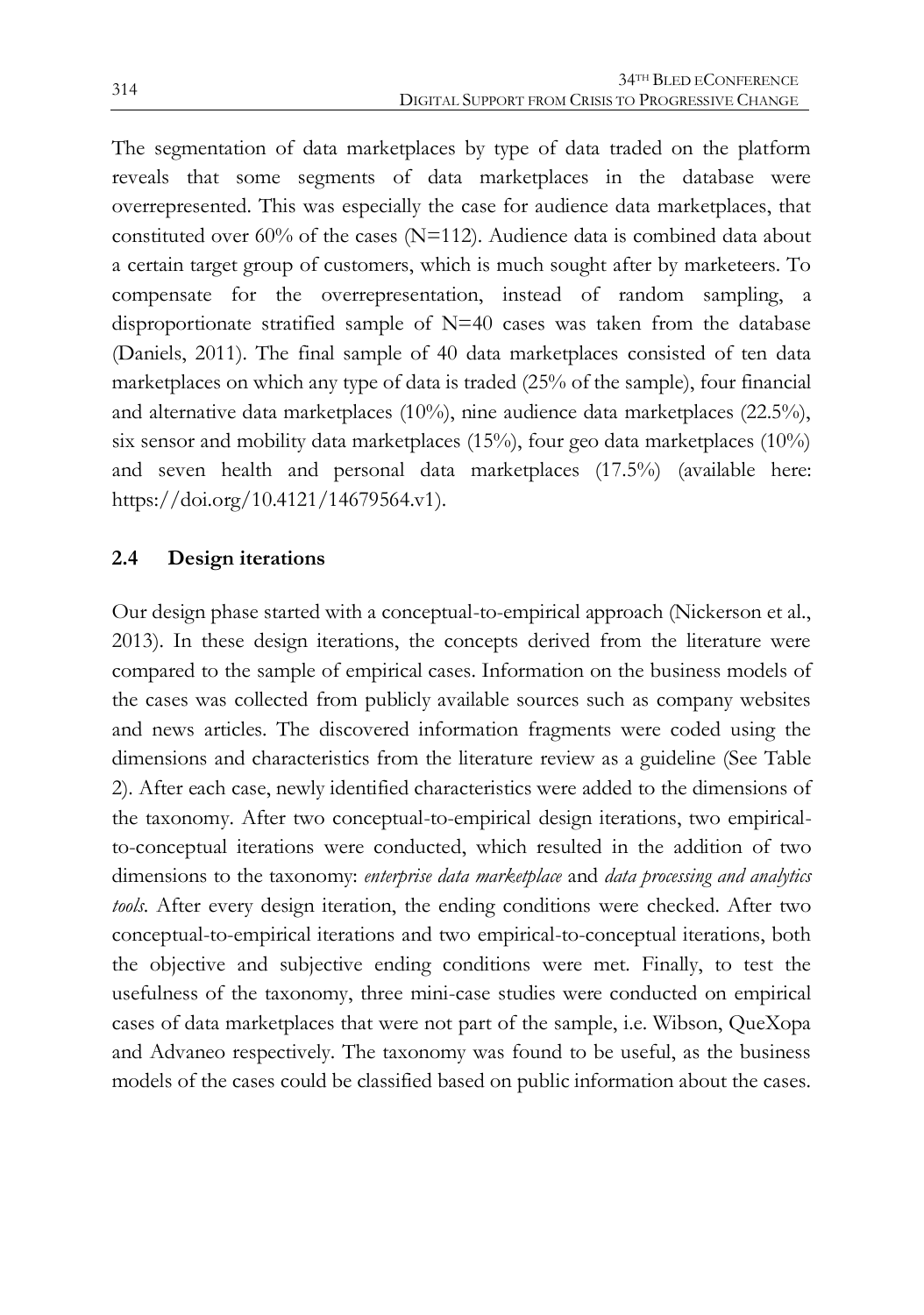| Characteristic               | Case                        | <b>Quote</b>                                                                                                                                                                                                                                                                                                                                                                   |  |  |
|------------------------------|-----------------------------|--------------------------------------------------------------------------------------------------------------------------------------------------------------------------------------------------------------------------------------------------------------------------------------------------------------------------------------------------------------------------------|--|--|
| Easy data<br>$access$ and/or | Open:Factset<br>Marketplace | 'FactSet creates data and technology solutions for investment<br>professionals around the world, providing instant access to<br>financial data and analytics that investors use to make crucial<br>decisions."<br>"Knoema is a cloud-based data technology platform that makes<br>data accessible and delivers intelligent data tools to enable data<br>access and discovery." |  |  |
| tooling                      | Knoema                      |                                                                                                                                                                                                                                                                                                                                                                                |  |  |
| Secure data<br>sharing       | <b>DAWEX</b>                | "With Dawex Global Data Marketplace providers can<br>highlight the value of their data while retaining full control over<br>the distribution and configuration of usage rights."                                                                                                                                                                                               |  |  |
|                              | Snowflake                   | "Unlike other data marketplaces, Snowflake Data Marketplace<br>leverages Snowflake's Secure Data Sharing technology, which<br>means no data transfer and no need to squeeze data through<br>APIs or use cloud storage."                                                                                                                                                        |  |  |
| High quality                 | Amazon<br>DSP               | "Use exclusive Amazon audiences to reach your ideal audience<br>on and off Amazon."                                                                                                                                                                                                                                                                                            |  |  |
| and unique<br>data           | Datax                       | "Quality business data for better sales leads – Any campaign is<br>only as good as the data it's built on $-$ so make sure yours is the<br>best.                                                                                                                                                                                                                               |  |  |

#### **Table 2: Coding examples for the value proposition dimension**

## **3 Taxonomy of Data Marketplace Business Models**

The final taxonomy consists of 4 meta-dimensions, 17 dimensions and 59 characteristics and is presented in Table 3. In the following sections, the data marketplace business model dimensions are discussed per meta-dimension (STOF).

|                   | Dimension                      | Characteristics                       |                        |                                 |                                         |  |
|-------------------|--------------------------------|---------------------------------------|------------------------|---------------------------------|-----------------------------------------|--|
| domain<br>Service | Value<br>proposition           | Easy data<br>access and/or<br>tooling | Secure data<br>sharing | High quality and<br>unique data | All services<br>in a single<br>platform |  |
|                   | Enterprise data<br>marketplace | Yes                                   |                        | No                              |                                         |  |

#### **Table 3: Taxonomy of data marketplace business models**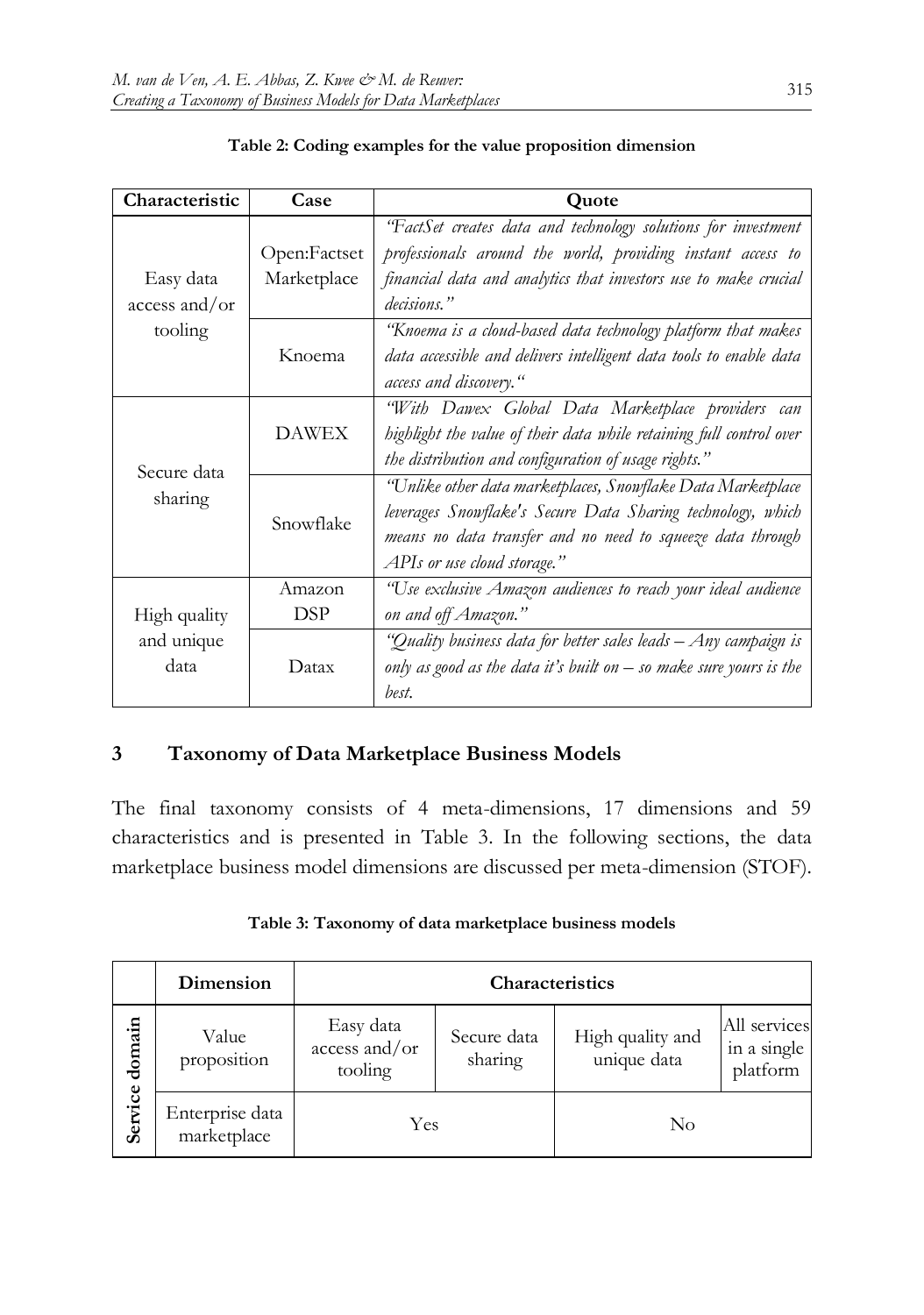|                         | Data<br>processing and<br>analytics tools | Yes                |                                                                |                                    | $\rm No$                     |                               |                              |  |
|-------------------------|-------------------------------------------|--------------------|----------------------------------------------------------------|------------------------------------|------------------------------|-------------------------------|------------------------------|--|
|                         | Marketplace<br>participants               | B <sub>2</sub> B   |                                                                | C2B                                |                              |                               | Any                          |  |
|                         | Industry<br>domain                        | Any<br>data        | Geo<br>data                                                    | Financial &<br>Alternative<br>data | Health &<br>Personal<br>data | Audience<br>data              | Sensor &<br>Mobility<br>data |  |
|                         | Geographic<br>scope                       | Global             |                                                                | Regional                           |                              |                               | Local                        |  |
|                         | Time frame                                | Static             |                                                                | Up-to-date                         | (Near) real-time             |                               | Multiple                     |  |
|                         | Platform<br>architecture                  | Centralized        |                                                                |                                    | Decentralized                |                               |                              |  |
| Technology domain       | Data access                               | API                |                                                                | Download                           | Specialized software         |                               | Multiple<br>options          |  |
|                         | Data source                               | Self-<br>generated |                                                                | Customer<br>provided data          | Acquired data                |                               | Multiple<br>sources          |  |
| Organizatio<br>n domain | Matching<br>mechanism                     | One-to-one         |                                                                | One-to-many                        | Many-to-one                  |                               | Many-to-<br>Many             |  |
|                         | Platform<br>sponsor                       | Private            |                                                                | Consortium                         |                              |                               | Independent                  |  |
| Finance domain          | Revenue<br>model                          | Commissions        |                                                                | Subscriptions                      | Usage fees                   |                               | Asset sales                  |  |
|                         | Pricing model                             | Freemium           |                                                                | Pay-per-use                        | Flat fee<br>tariff           | Package<br>based<br>pricing   | Multiple                     |  |
|                         | Price discovery                           |                    | Set by marketplace<br>Set by buyers<br>Negotiation<br>provider |                                    |                              | Set by<br>external<br>sellers |                              |  |
|                         | Smart contract                            | Yes                |                                                                | $\rm No$                           |                              |                               |                              |  |
|                         | Payment<br>currency                       | Fiat money         |                                                                | Cryptocurrency                     |                              |                               |                              |  |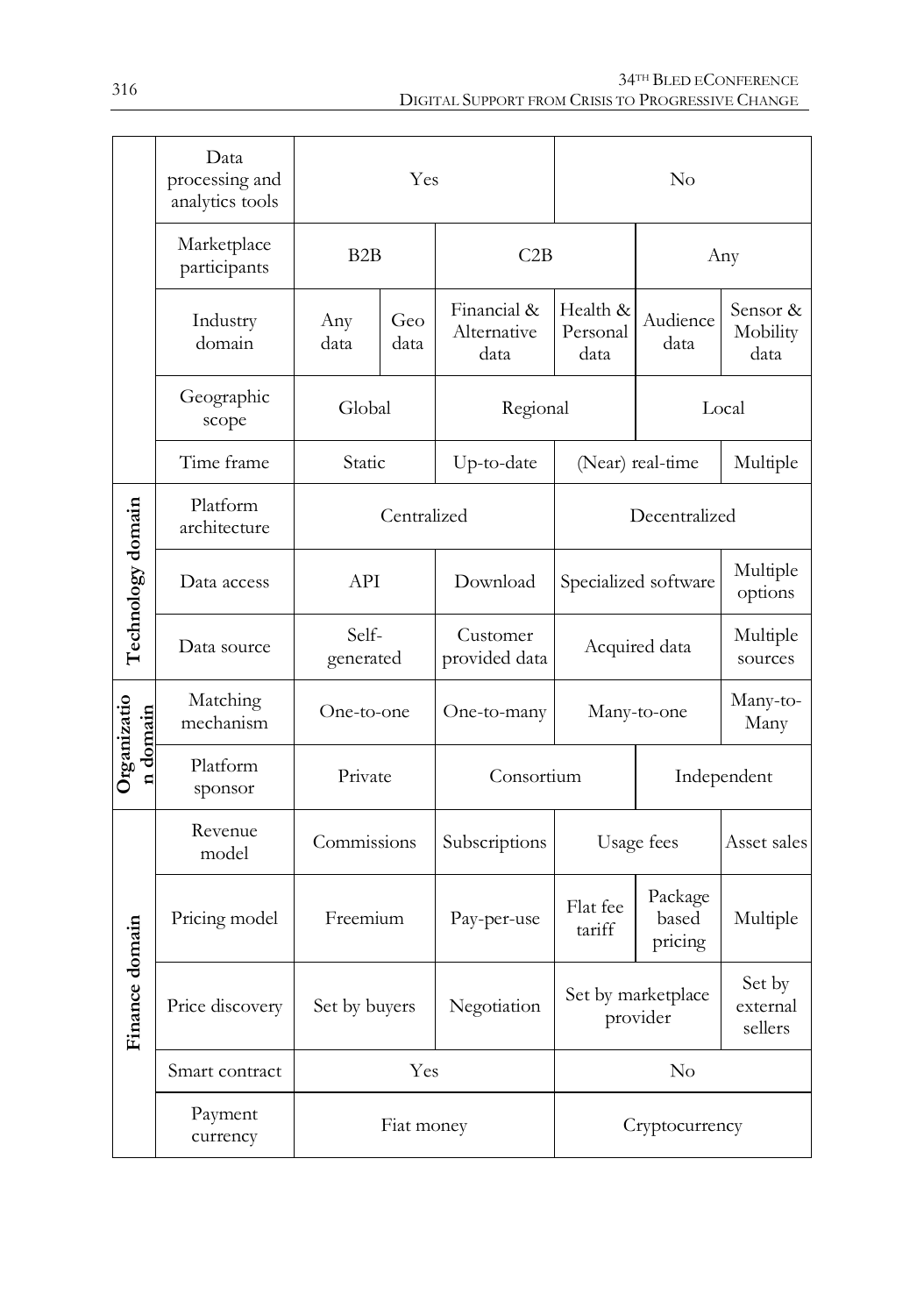## **3.1 Service domain**

The **value proposition** is a statement that indicates the proposed value that an enterprise intends to deliver to the customer (Bouwman et al., 2008). It often describes how customers can benefit from using the service and how the enterprise aims to set itself apart from the competition. Some data marketplaces offer an **enterprise data marketplace** as an additional service. An enterprise data marketplace functions as a private data marketplace that enables organizations to share data within the company or with external partners, such as suppliers and customers, that are invited by the focal organization. The **data processing and analytics tools** characteristic indicates whether a data marketplace offers additional tooling on top of the data, to perform analytics activities on proprietary data or data bought via the platform. The **marketplace participants** dimension describes the type of participants that are allowed to register and exchange data on the marketplace. While most data marketplaces allow the exchange of any type of data on their marketplace, some data marketplaces focus their data offering towards a specific **industry domain**. The **geographic scope** describes the regions in which the data marketplace is operating and available to users (Täuscher & Laudien, 2018; Täuscher, 2016). The **time frame** dimension describes whether or not the data needs frequent updates to maintain the relevancy of the data (Schomm et al., 2013).

## **3.2 Technology domain**

Data marketplaces may adopt two types of **platform architectures**: centralized or decentralized (Koutroumpis et al., 2017). In the centralized approach, data providers offer their data products via a predefined centralized location on the platform, such as a cloud repository. In decentralized platforms, the data products remain at the data provider and the data is traded using distributed ledger technologies such as blockchain. Platform providers may provide **access to the data** in a number of different ways (Schomm et al, 2013). The **data source** dimension describes the origin where the data was gathered or collected by the data marketplace platform (Hartmann et al., 2014).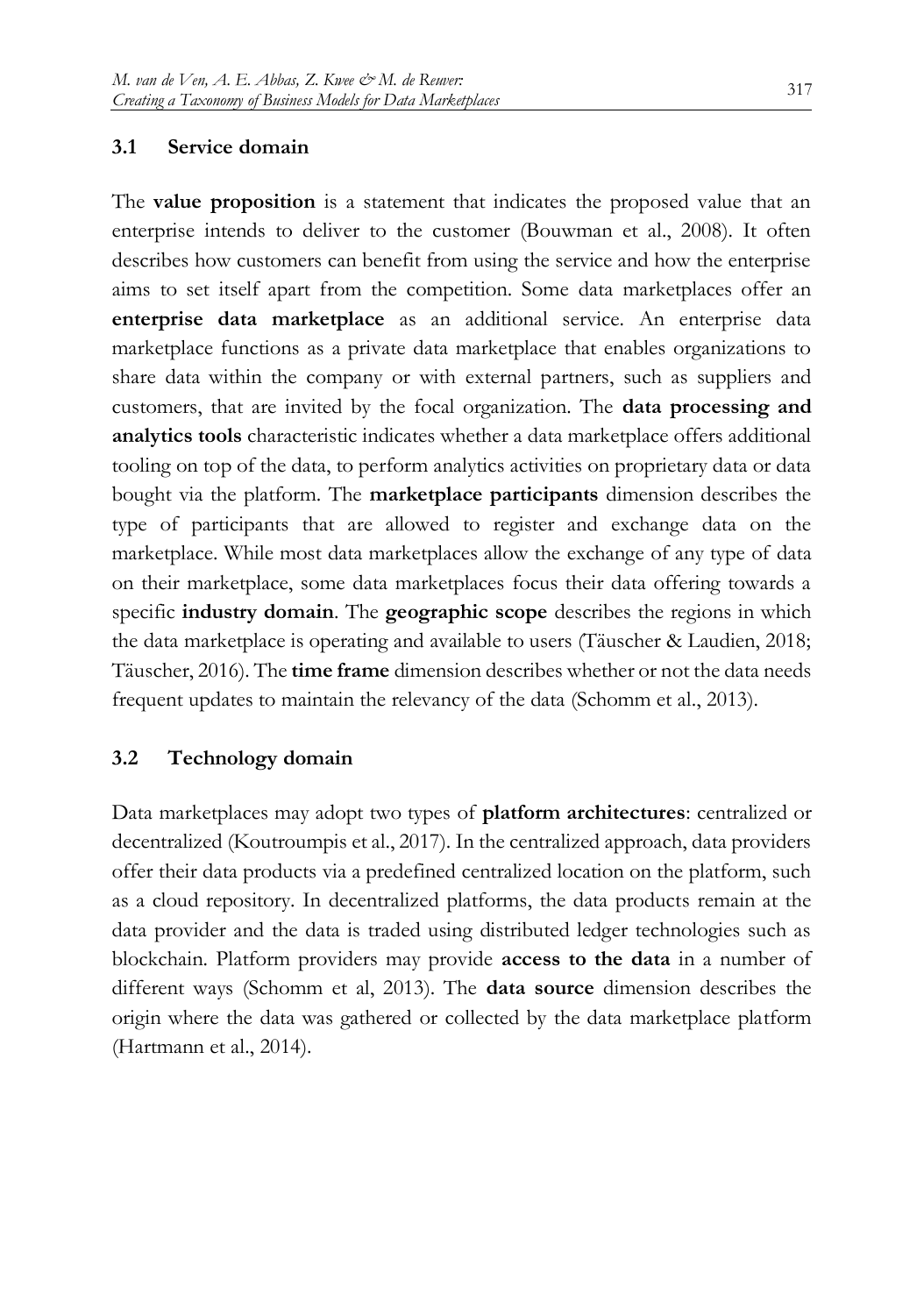## **3.3 Organization domain**

The **matching mechanism** determines the number of parties on each side of the platform (Koutroumpis et al., 2017). Besides multilateral data marketplaces, three more types of data marketplaces exist: bilateral data marketplaces (one-to-one matching), dispersal data marketplaces (one-to-many matching), and harvest data marketplaces (many-to-one matching). The **platform sponsor** can be a private individual or a group, a consortium of buyers or sellers, or an individual or a group that is independent of other market players (Stahl et al., 2017, 2016).

## **3.4 Finance domain**

The **revenue** dimension describes the main source of revenue for a data marketplace (Spiekermann, 2019; Täuscher & Laudien, 2018; Täuscher, 2016). The **pricing model** specifies how the final price for the data good or service is composed (Fruhwirth et al., 2020; Schomm et al., 2013; Spiekermann, 2019; Täuscher & Laudien, 2018; Täuscher, 2016). A **price discovery** function allows buyers and sellers on the marketplace to determine a transaction price which they both agree on (Bakos, 1998). Data marketplaces may implement **smart contracts** to enhance transparency and to enforce trust among marketplace participants (Fruhwirth et al., 2020). The **payment currency** dimension explicates which currencies are accepted for the payments made by marketplace participants (Fruhwirth et al., 2020).

#### **4 Discussion and Conclusion**

The developed taxonomy of data marketplace business model has two key scientific contributions. First, the results of the study contribute to the scarce knowledge about data marketplaces and their respective business models (Thomas & Leiponen, 2016). This study adopts a multi-stakeholder perspective on data marketplace business models by emphasizing the roles in the data ecosystem. The taxonomy provides an overview of contemporary knowledge about data marketplace business models and exposes new business model alterations that have emerged in practice. A second contribution made by this study is related to the interpretation of a data marketplace. Existing taxonomies (Fruhwirth et al., 2020; Spiekermann, 2019) focus on studying one type of data marketplaces: multilateral data marketplaces (Koutroumpis et al., 2017). In our study, data marketplaces are more broadly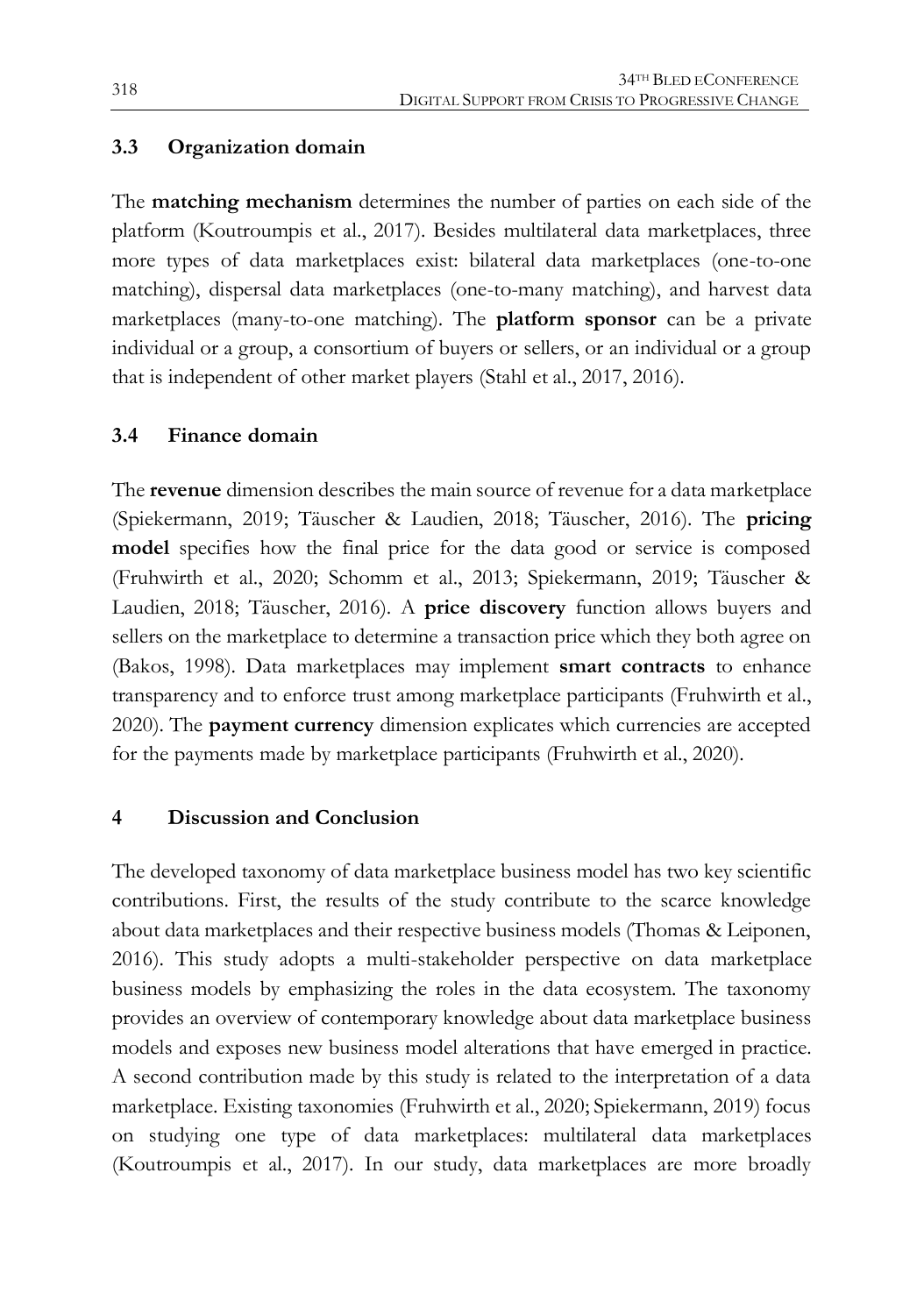interpreted as digital systems for trading data as an economic good, that connect buyers and sellers, and facilitate data exchange and financial transactions. This allows us to identify additional business model dimensions, which are not part of existing taxonomies: enterprise data marketplace, data processing and analytics tools, geographic scope, matching mechanism and platform sponsor. By eliciting how data marketplace business models differ, we provide a basis for fine-grained theory development, which is often lacking in platform studies (De Reuver et al., 2018).

The developed taxonomy can guide decision-makers who are exploring the options of setting up a data marketplace or to join an existing data marketplace. An improved understanding about data marketplace business models may help to achieve commercialization, that will make data more accessible and exploitable to individuals, businesses and authorities.

Although we took a systematic approach, subjectivity in assessing the cases may pose a limitation. We dealt with this by conducting multiple iterations and reinterpretations of the data. Further, not all data marketplace companies disclose sufficient information about all of their business model characteristics. Therefore, not all empirical cases could be classified into all of the conceptually derived dimensions. This was especially the case for financially related dimensions such as revenue partners and cost categories (Täuscher & Laudien, 2018). Lastly, as in any taxonomy development study, our study is limited to the current set of phenomena that exist in practice. Hence, future research may update our taxonomy in light of fundamentally new data marketplace types.

Data marketplaces pose a foundation for the data economy: they enable firms to access external data to drive their business and to profit from selling their own data. The EU is investing heavily in data marketplaces in the years to come (European Commission, 2020). At the same time, ambiguity pertains over what constitutes a viable data marketplace business model. Our taxonomy takes a broad and multistakeholder perspective to data marketplaces, going beyond the single-firm multilateral perspective of extant taxonomies. We argue that such a broad conceptual basis is needed to advance scholarly understanding of ecosystems in the data economy and to unlock the potential of trading data for a functioning data economy.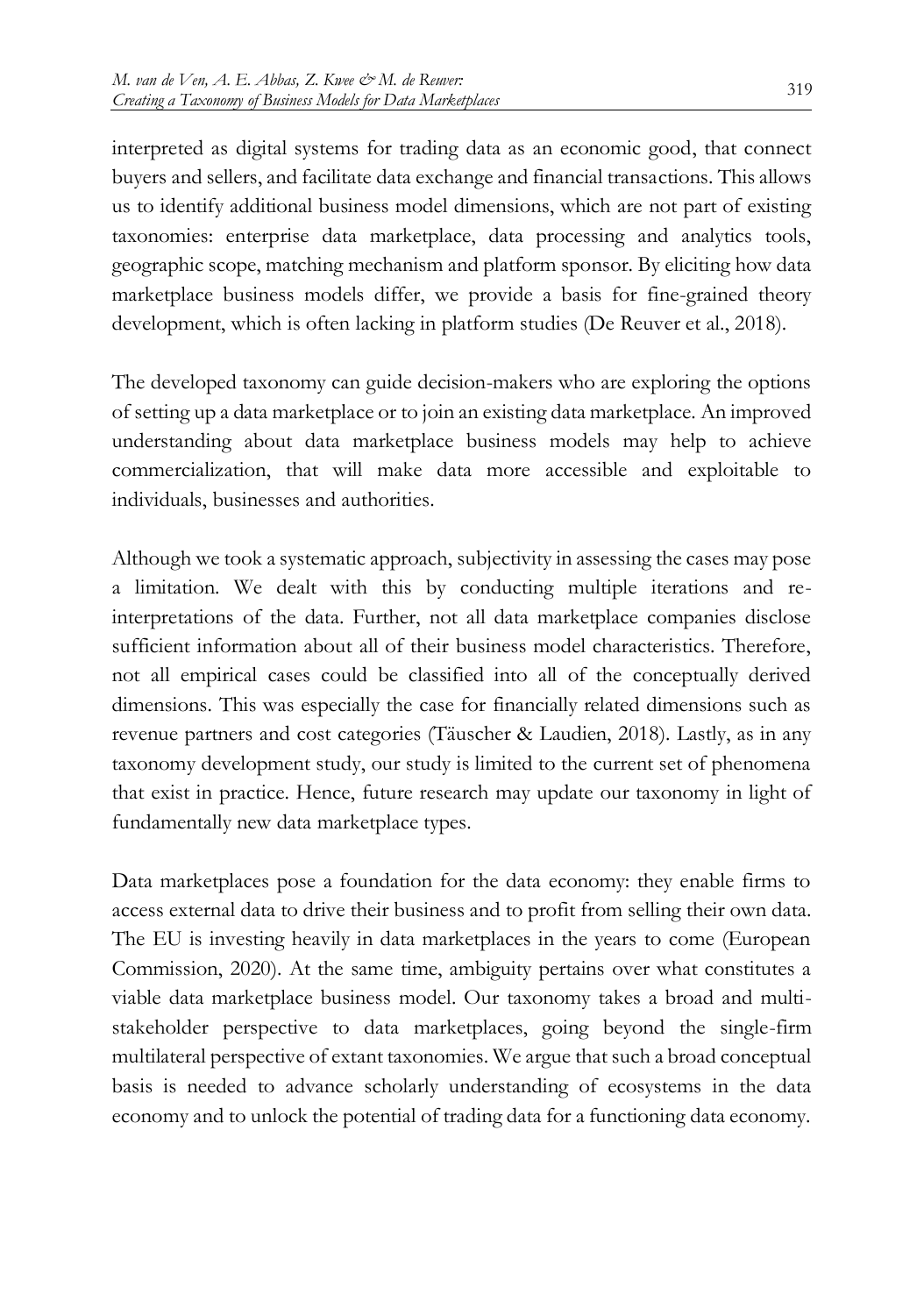#### **Acknowledgments**

The research leading to these results has received funding from the European Union's Horizon 2020 Program, under grant agreement 871481 – Trusted Secure Data Sharing Space (TRUSTS).

#### **References**

- Bakos, Y. (1998). The emerging role of electronic marketplaces on the Internet. Communications of the ACM, 41(8), 35-42.
- Bock, M., & Wiener, M. (2017). Towards a Taxonomy of Digital Business Models-Conceptual Dimensions and Empirical Illustrations. In ICIS.
- Bouwman, H., de Vos, H., & Haaker, T. (Eds.). (2008). Mobile service innovation and business models. Springer Science & Business Media.
- Carnelley, P., Schwenk, H., Cattaneo, G., Micheletti, G., & Osimo, D. (2013). Europe's data marketplaces—current status and future perspectives,'. European Data Market SMART, 63.
- Daniel, J. (2011). Sampling essentials: Practical guidelines for making sampling choices. Sage Publications.
- de Reuver, M., Sørensen, C., & Basole, R. C. (2018). The digital platform: a research agenda. Journal of Information Technology, 33(2), 124-135.
- European Commission. (2020). A European Strategy for Data [Press release]. Retrieved from https://eur-lex.europa.eu/legal
	- content/EN/TXT/PDF/?uri=CELEX:52020DC0066&from=EN
- Fricker, S. A., & Maksimov, Y. V. (2017). Pricing of data products in data marketplaces. In International Conference of Software Business (pp. 49-66). Springer, Cham.
- Fruhwirth, M., Rachinger, M., & Prlja, E. (2020). Discovering Business Models of Data Marketplaces. In Proceedings of the 53rd Hawaii International Conference on System Sciences.
- Hartmann, P. M., Zaki, M., Feldmann, N., & Neely, A. (2014). Big data for big business? A taxonomy of data-driven business models used by start-up firms. Cambridge Service Alliance, 1-29.
- Koutroumpis, P., Leiponen, A., & Thomas, L. D. (2017). The (unfulfilled) potential of data marketplaces (No. 53). ETLA Working Papers.
- Koutroumpis, P., Leiponen, A., & Thomas, L. D. (2020). Markets for data. Industrial and Corporate Change, 29(3), 645-660.
- Lambert, S. (2015). The importance of classification to business model research. Journal of Business Models, 3(1).
- Muschalle, A., Stahl, F., Löser, A., & Vossen, G. (2012). Pricing approaches for data markets. In International workshop on business intelligence for the real-time enterprise (pp. 129-144). Springer, Berlin, Heidelberg.
- Nickerson, R. C., Varshney, U., & Muntermann, J. (2013). A method for taxonomy development and its application in information systems. European Journal of Information Systems, 22(3), 336- 359.
- Prlja, E. (2019). Discovering Business Models of Data Marketplaces [Master's thesis]. Graz University of Technology, Graz, Austria.
- Schomm, F., Stahl, F., & Vossen, G. (2013). Marketplaces for data: an initial survey. ACM SIGMOD Record, 42(1), 15-26.
- Spiekermann, M., Tebernum, D., Wenzel, S., & Otto, B. (2018). A metadata model for data goods. In Multikonferenz Wirtschaftsinformatik (Vol. 2018, pp. 326-337).
- Spiekermann, M. (2019). Data marketplaces: Trends and monetisation of data goods. Intereconomics, 54(4), 208-216.
- Stahl, F., Schomm, F., & Vossen, G. (2014a). Data Marketplaces: An Emerging Species. In DB&IS (pp. 145-158).